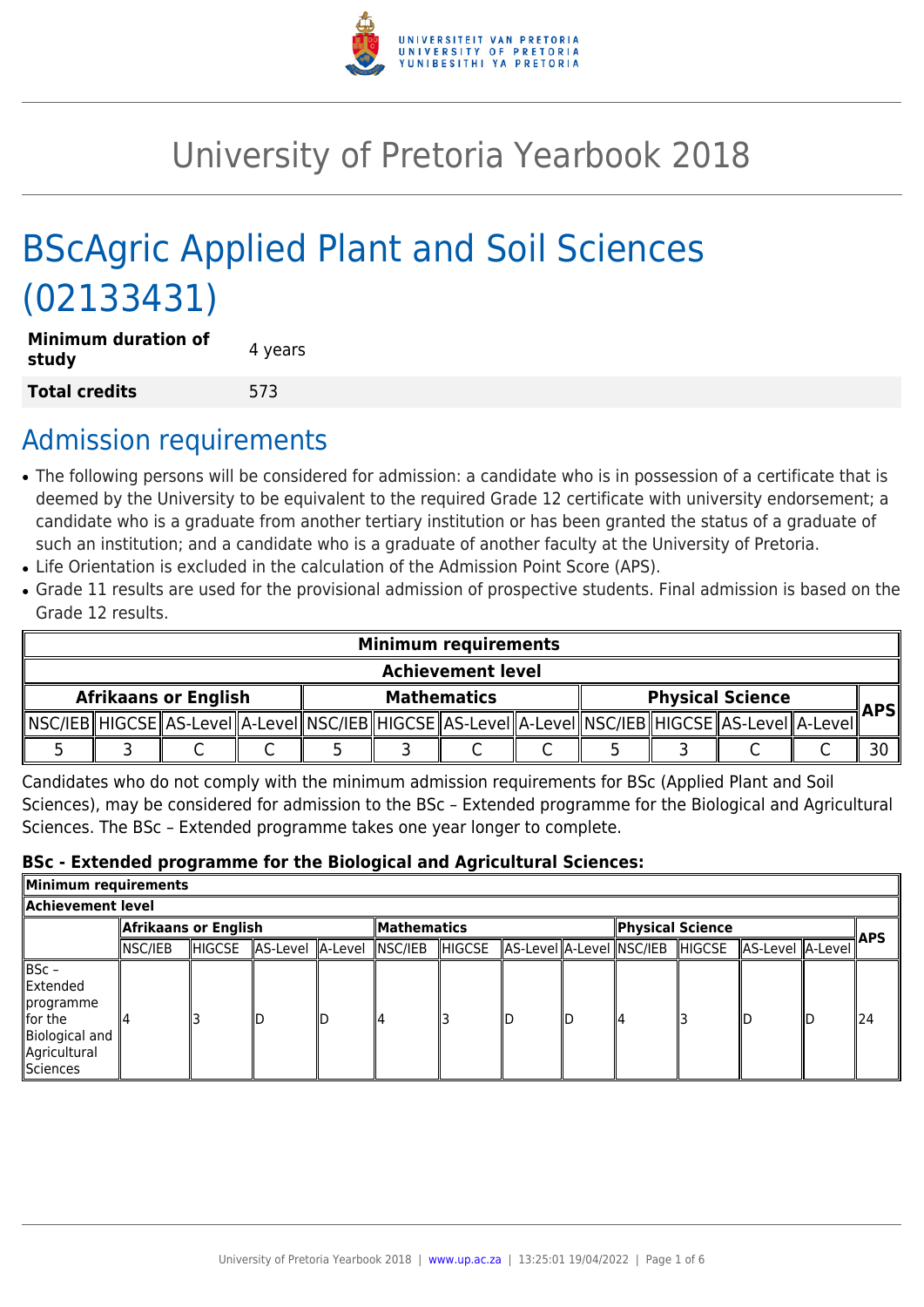

# Other programme-specific information

#### **Compilation of curriculum**

Students must register for elective modules in consultation with the head of department who must ensure that the modules do not clash on the set timetable.

The Dean may, in exceptional cases and on recommendation of the head of department, approve deviations from the prescribed curriculum.

# Promotion to next study year

A student will be promoted to the following year of study if he or she passed 100 credits of the prescribed credits for a year of study, unless the Dean on the recommendation of the head of department decides otherwise. A student who does not comply with the requirements for promotion to the following year of study, retains the credit for the modules already passed and may be admitted by the Dean, on recommendation of the head of department, to modules of the following year of study to a maximum of 48 credits, provided that it will fit in with both the lecture and examination timetable.

## Pass with distinction

The BScAgric degree is conferred with distinction if a student obtains a weighted average of at least 75% in the modules of the major subjects in the third and the fourth year of study, with a weighted average of at least 65% in the other modules of the third and the fourth year of study.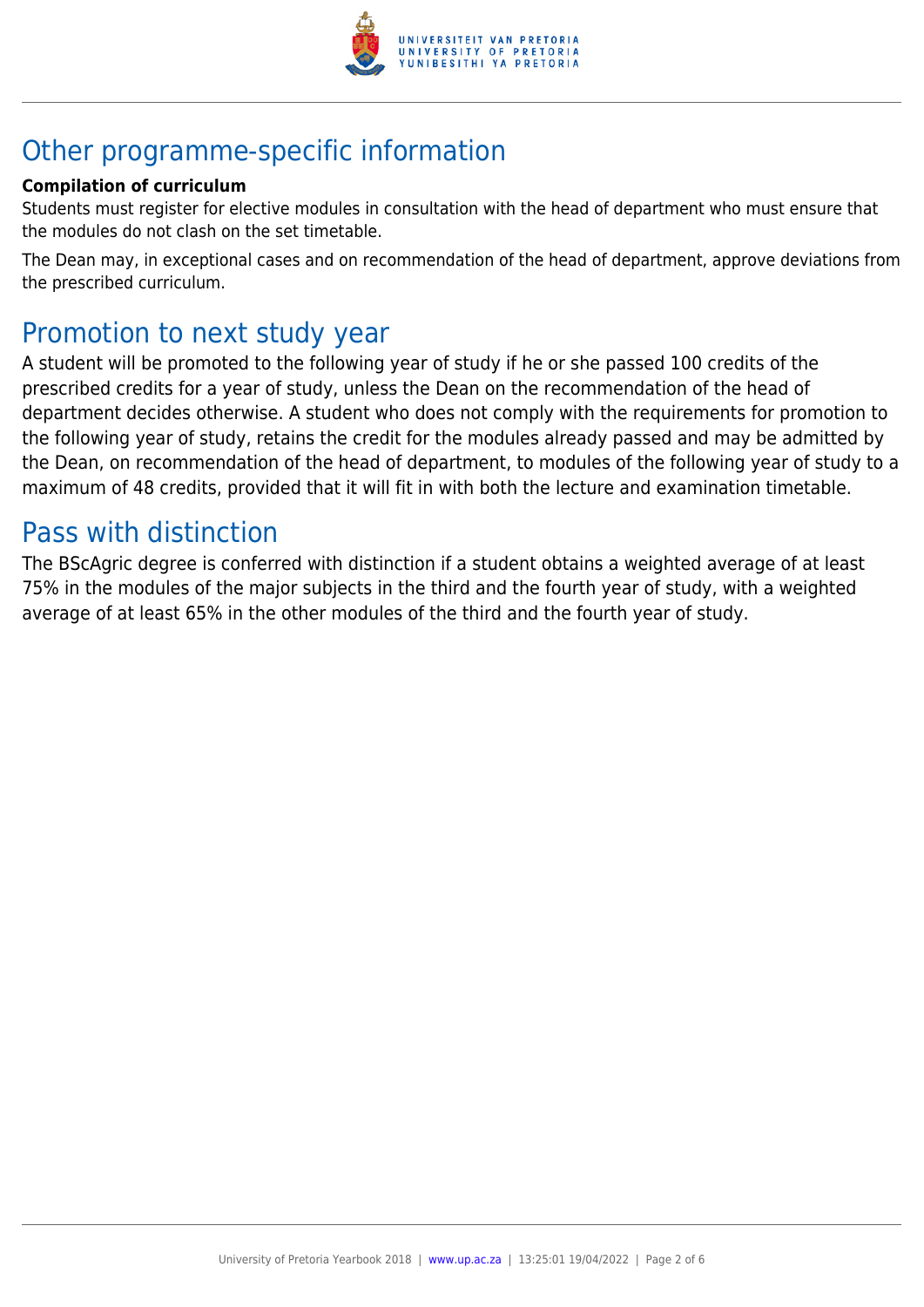

# Curriculum: Year 1

#### **Minimum credits: 140**

#### **Minimum credits:**

Fundamental  $= 12$ 

 $Core = 128$ 

#### **Additional information:**

Students who do not qualify for AIM 102 must register for AIM 111 and AIM 121.

#### **Fundamental modules**

[Academic information management 102](https://www.up.ac.za/yearbooks/2018/modules/view/AIM 102) (AIM 102) - Credits: 6.00 [Academic information management 111](https://www.up.ac.za/yearbooks/2018/modules/view/AIM 111) (AIM 111) - Credits: 4.00 [Academic information management 121](https://www.up.ac.za/yearbooks/2018/modules/view/AIM 121) (AIM 121) - Credits: 4.00 [Language and study skills 110](https://www.up.ac.za/yearbooks/2018/modules/view/LST 110) (LST 110) - Credits: 6.00 [Academic orientation 102](https://www.up.ac.za/yearbooks/2018/modules/view/UPO 102) (UPO 102) - Credits: 0.00

#### **Core modules**

[Biometry 120](https://www.up.ac.za/yearbooks/2018/modules/view/BME 120) (BME 120) - Credits: 16.00 [Plant biology 161](https://www.up.ac.za/yearbooks/2018/modules/view/BOT 161) (BOT 161) - Credits: 8.00 [General chemistry 117](https://www.up.ac.za/yearbooks/2018/modules/view/CMY 117) (CMY 117) - Credits: 16.00 [General chemistry 127](https://www.up.ac.za/yearbooks/2018/modules/view/CMY 127) (CMY 127) - Credits: 16.00 [Introductory genetics 161](https://www.up.ac.za/yearbooks/2018/modules/view/GTS 161) (GTS 161) - Credits: 8.00 [Introduction to microbiology 161](https://www.up.ac.za/yearbooks/2018/modules/view/MBY 161) (MBY 161) - Credits: 8.00 [Molecular and cell biology 111](https://www.up.ac.za/yearbooks/2018/modules/view/MLB 111) (MLB 111) - Credits: 16.00 [Physics for biology students 131](https://www.up.ac.za/yearbooks/2018/modules/view/PHY 131) (PHY 131) - Credits: 16.00 [Mathematics 134](https://www.up.ac.za/yearbooks/2018/modules/view/WTW 134) (WTW 134) - Credits: 16.00 [Animal diversity 161](https://www.up.ac.za/yearbooks/2018/modules/view/ZEN 161) (ZEN 161) - Credits: 8.00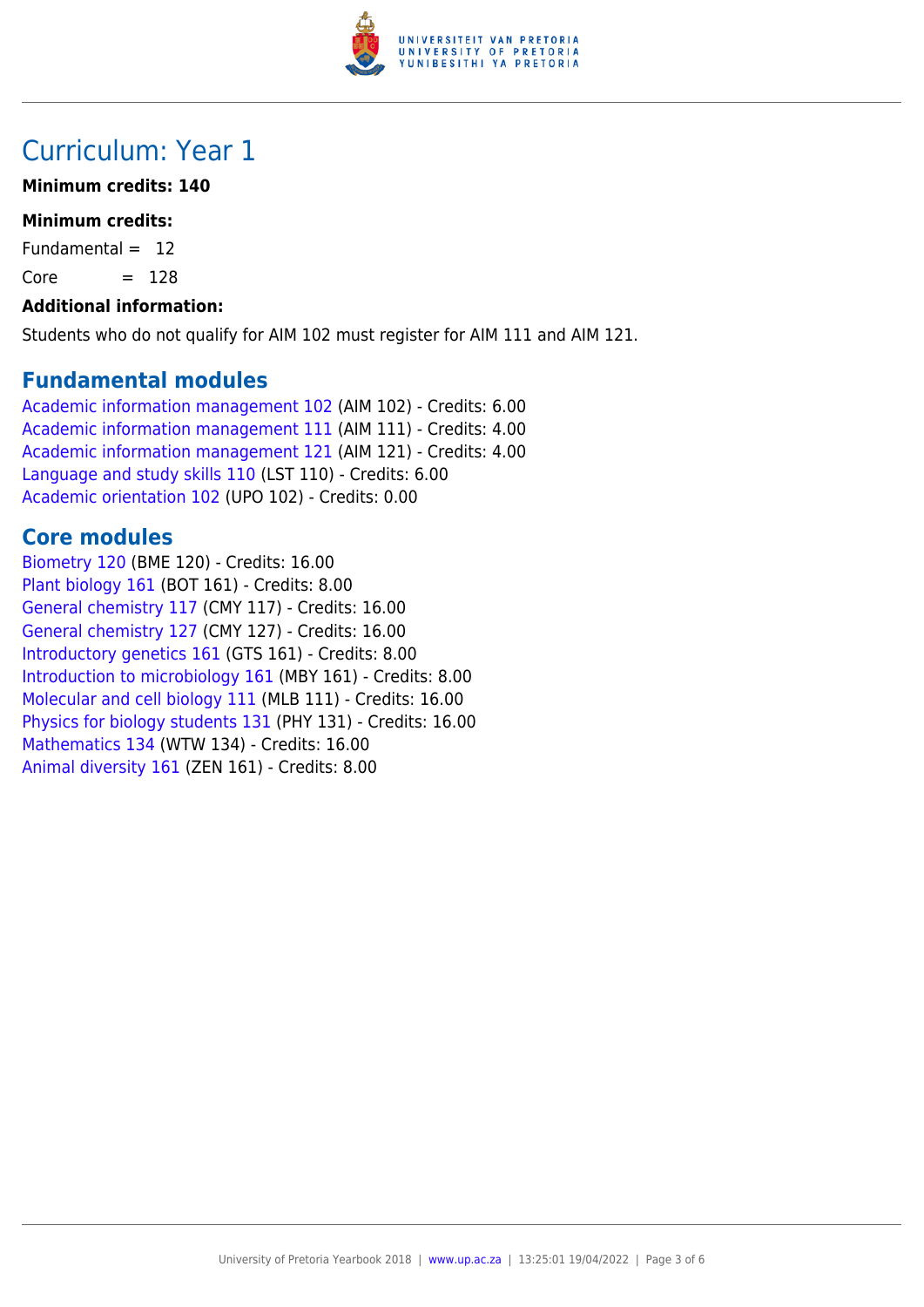

# Curriculum: Year 2

**Minimum credits: 135**

#### **Minimum credits:**

 $Core = 135$ 

#### **Core modules**

[Introduction to proteins and enzymes 251](https://www.up.ac.za/yearbooks/2018/modules/view/BCM 251) (BCM 251) - Credits: 12.00 [South African flora and vegetation 251](https://www.up.ac.za/yearbooks/2018/modules/view/BOT 251) (BOT 251) - Credits: 12.00 [Plant physiology and biotechnology 261](https://www.up.ac.za/yearbooks/2018/modules/view/BOT 261) (BOT 261) - Credits: 12.00 [Introductory soil science 250](https://www.up.ac.za/yearbooks/2018/modules/view/GKD 250) (GKD 250) - Credits: 12.00 [Molecular genetics 251](https://www.up.ac.za/yearbooks/2018/modules/view/GTS 251) (GTS 251) - Credits: 12.00 [Genetic diversity and evolution 261](https://www.up.ac.za/yearbooks/2018/modules/view/GTS 261) (GTS 261) - Credits: 12.00 [Introduction to agricultural economics 210](https://www.up.ac.za/yearbooks/2018/modules/view/LEK 210) (LEK 210) - Credits: 12.00 [Agricultural economics 220](https://www.up.ac.za/yearbooks/2018/modules/view/LEK 220) (LEK 220) - Credits: 12.00 [Introduction to crop protection 251](https://www.up.ac.za/yearbooks/2018/modules/view/PLG 251) (PLG 251) - Credits: 12.00 [Principles of plant pathology 262](https://www.up.ac.za/yearbooks/2018/modules/view/PLG 262) (PLG 262) - Credits: 12.00 [Sustainable crop production and agroclimatology 251](https://www.up.ac.za/yearbooks/2018/modules/view/PPK 251) (PPK 251) - Credits: 15.00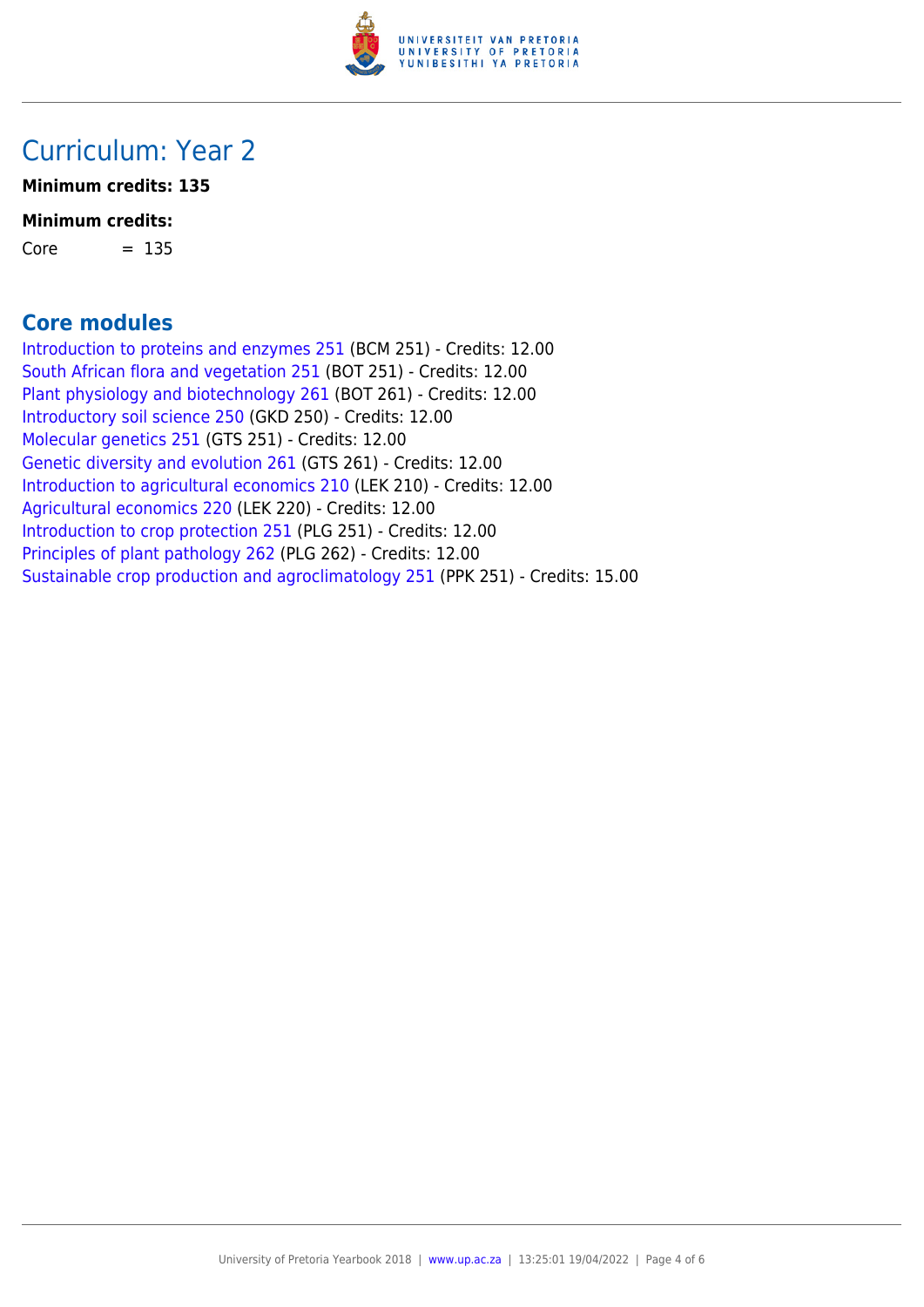

## Curriculum: Year 3

**Minimum credits: 148**

#### **Minimum credits:**

 $Core = 154$ 

#### **Core modules**

[Field crops 361](https://www.up.ac.za/yearbooks/2018/modules/view/AGR 361) (AGR 361) - Credits: 14.00 [Plant ecophysiology 356](https://www.up.ac.za/yearbooks/2018/modules/view/BOT 356) (BOT 356) - Credits: 18.00 [Soil chemistry 320](https://www.up.ac.za/yearbooks/2018/modules/view/GKD 320) (GKD 320) - Credits: 14.00 [Soil classification and surveying 350](https://www.up.ac.za/yearbooks/2018/modules/view/GKD 350) (GKD 350) - Credits: 14.00 [Principles and practices 351](https://www.up.ac.za/yearbooks/2018/modules/view/HSC 351) (HSC 351) - Credits: 14.00 [Soil-water relationship and irrigation 350](https://www.up.ac.za/yearbooks/2018/modules/view/PGW 350) (PGW 350) - Credits: 14.00 [Plant disease control 363](https://www.up.ac.za/yearbooks/2018/modules/view/PLG 363) (PLG 363) - Credits: 18.00 [Principles of veld management 310](https://www.up.ac.za/yearbooks/2018/modules/view/WDE 310) (WDE 310) - Credits: 12.00 [Planted pastures and fodder crops 320](https://www.up.ac.za/yearbooks/2018/modules/view/WDE 320) (WDE 320) - Credits: 12.00 [Applied entomology 365](https://www.up.ac.za/yearbooks/2018/modules/view/ZEN 365) (ZEN 365) - Credits: 18.00